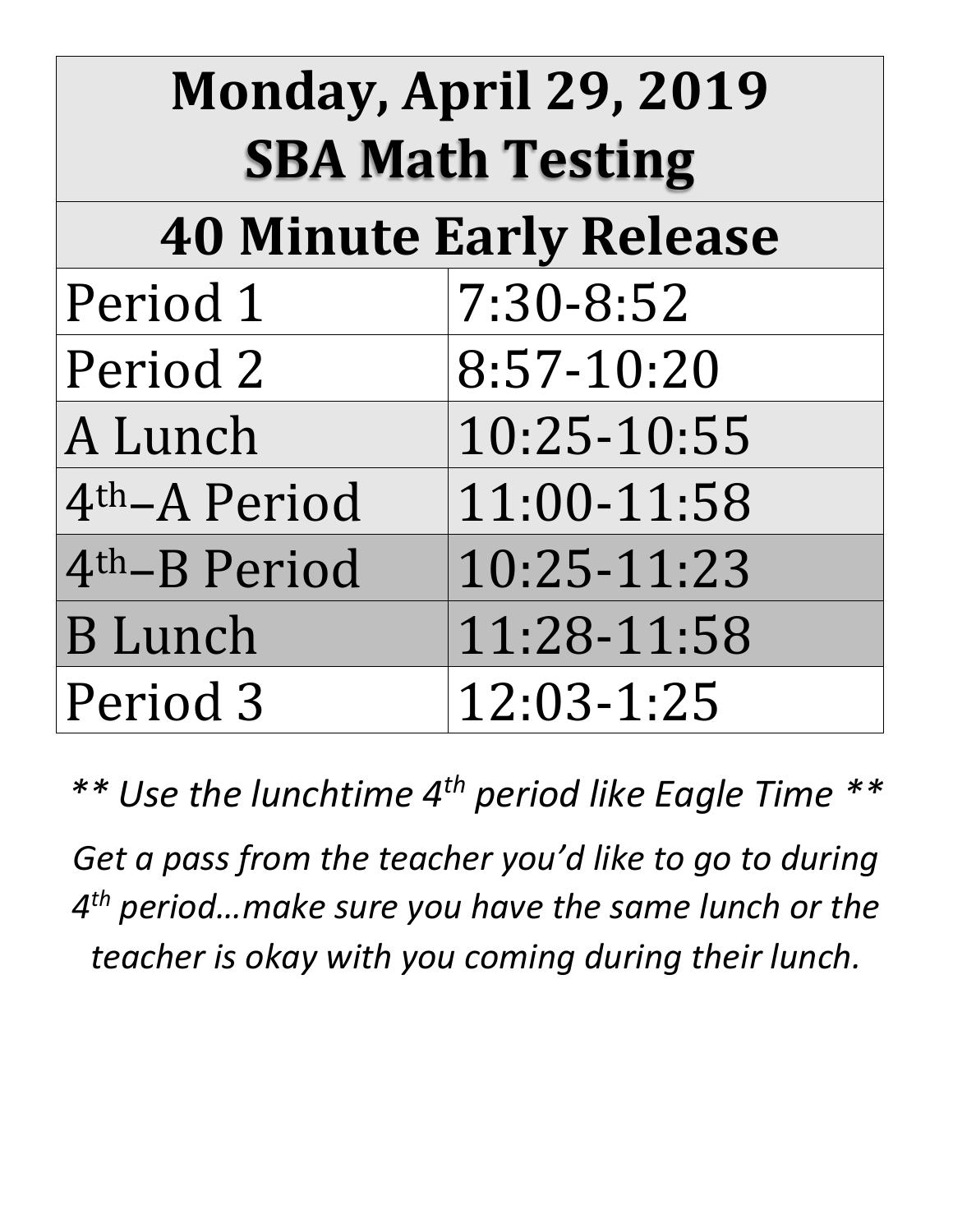| Tuesday, April 30, 2019<br>Thursday, May 2, 2019<br><b>SBA Math Testing</b> |             |  |
|-----------------------------------------------------------------------------|-------------|--|
| Period 4                                                                    | 7:30-9:05   |  |
| Period 5                                                                    | 9:10-10:45  |  |
| A Lunch                                                                     | 10:50-11:20 |  |
| 4 <sup>th</sup> -A Period                                                   | 11:25-12:20 |  |
| 4 <sup>th</sup> -B Period                                                   | 10:50-11:45 |  |
| <b>B</b> Lunch                                                              | 11:50-12:20 |  |
| Period 6                                                                    | 12:25-2:05  |  |

*\*\* Use the lunchtime 4th period like Eagle Time \*\**

*Get a pass from the teacher you'd like to go to during 4 th period…make sure you have the same lunch or the teacher is okay with you coming during their lunch.*